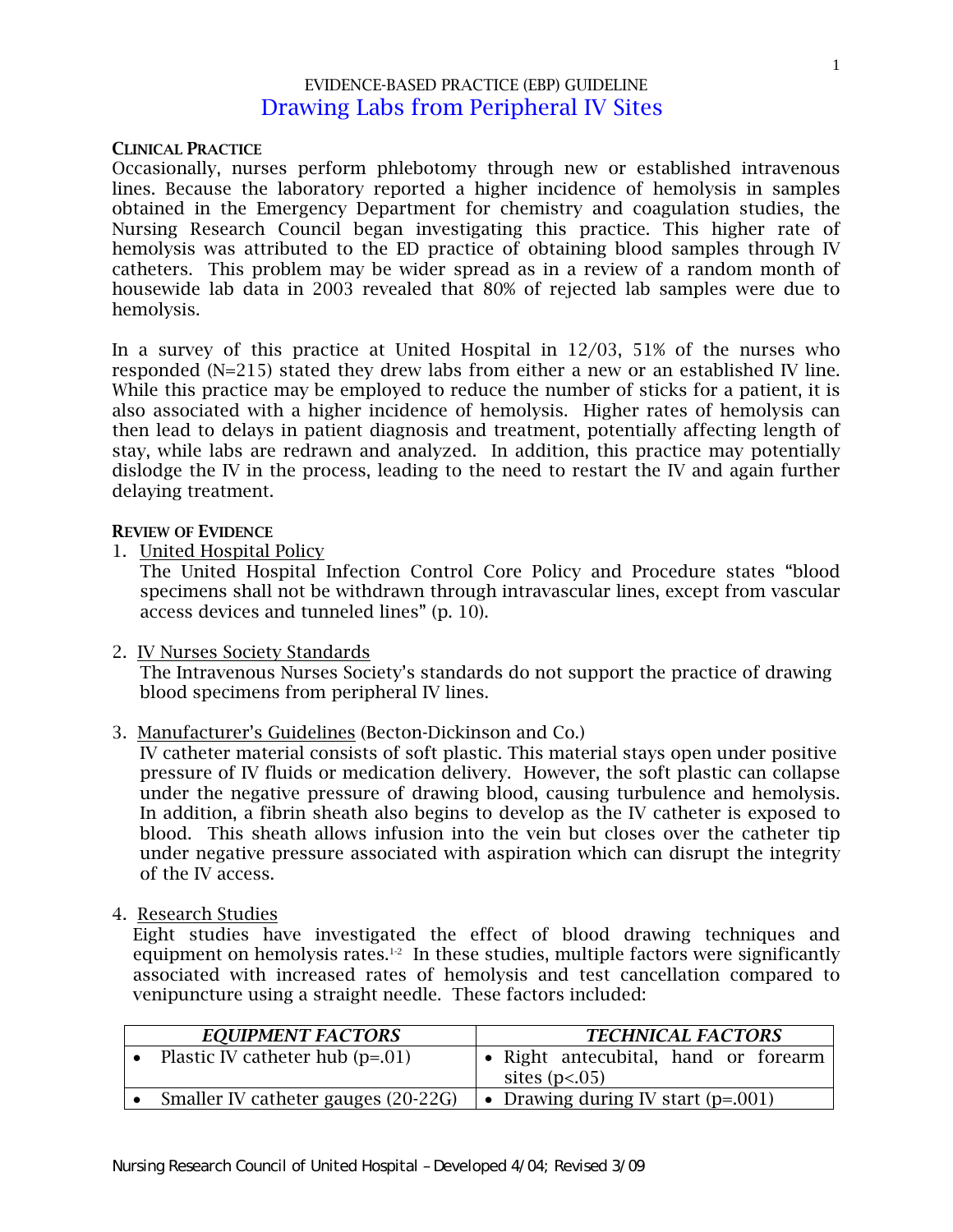| $(p=.05)$                                        |                                             |
|--------------------------------------------------|---------------------------------------------|
| • Use of Vacutainers $(p=.02)$                   | • > 2 tries for IV placement ( $p < 05$ )   |
| • Larger lab tubes $(6-10 \text{ ml})$ $(p=.05)$ | • Difficulty drawing blood $(p<.05)$        |
| • Blue lab tubes $(p=.05)$                       | • Filling tube < $\frac{1}{2}$ full (p=.01) |
|                                                  | • Too vigorous drawing with syringe         |
|                                                  | • Too forcibly putting blood into tube      |
|                                                  | via syringe                                 |

The combination use of an IV catheter and Vacutainer caused increased hemolysis compared to the use of an IV catheter and syringe in one study.<sup>4</sup>

The evidence from the literature, nursing standards and manufacturer's guidelines provides Class IIa evidence. More investigation is indicated.

### EBP RECOMMENDATION

- A. Blood samples should NOT be drawn during IV starts or from established IV catheters except for patients on thrombolytics (to reduce number of sticks), or in an emergency.
- B. Peripheral lab samples should be obtained using a straight needle and either the Vacutainer or syringe method. Straight needles are preferred over butterfly needles because the needle provides a smooth solid inner lumen surface that is unaffected by drawing pressure.

### **REFERENCES**

- 1. Kennedy, C, Angermuller S, King R, Noviello S, Walker J, Warden J, & Vang S. A comparison of hemolysis rates using intravenous catheters versus venipuncture tubes for obtaining blood samples. *Journal of Emergency Nursing*. 1996; *22* (6):566-569.
- 2. Carraro P, Servidio G, Plehani M. Hemolyzed specimens: A reason for rejection or a clinical challenge? Clin Chem. 2000; 46:306-307.
- 3. Burns E, Yoshikawa N. Hemolysis in serum samples drawn by emergency department personnel versus laboratory phlebotomists. Laboratory Med. 2002; 33 (5):378-380.
- 4. Grant, M. The effect of blood drawing techniques and equipment on the hemolysis of ED laboratory blood samples. *Journal of Emergency Nursing*. 2003; *29* (2):116-121.
- 5. Cox S, Dages J, Jarjoura D, Hazelett S. Blood samples drawn from IV catheters have less hemolysis when 5-ml (vs 10-ml) collection tubes are used*. J Emergency Nursing*. 2004; 30 (6):529-533.
- 6. Stankovic A, Smith S. Elevated serum potassium values: The role of preanalytic variables. *Am J Clin Path*. 2004; 121:S105-112.
- 7. Dugan L, Leech L, Speroni K, Coriher J. Factors affecting hemolysis rates in blood samples drawn from newly place IV sites in the emergency department. *J Emergency Nursing*. 2005; 31 (4):338-345.
- 8. *Infusion Nursing Standards of Practice*. Cambridge, MA: Intravenous Nurses Society; 2006.
- 9. Lowe G, Stike R, Pollack M, Bosely J, O'Brien P, Hake A, et al. Nursing blood specimen collection techniques and hemolysis rates in an emergency department: analysis of venipunctures versus intravenous catheter collection techniques. *J Emergency Nursing*. 2008; 34 (1):26-32.